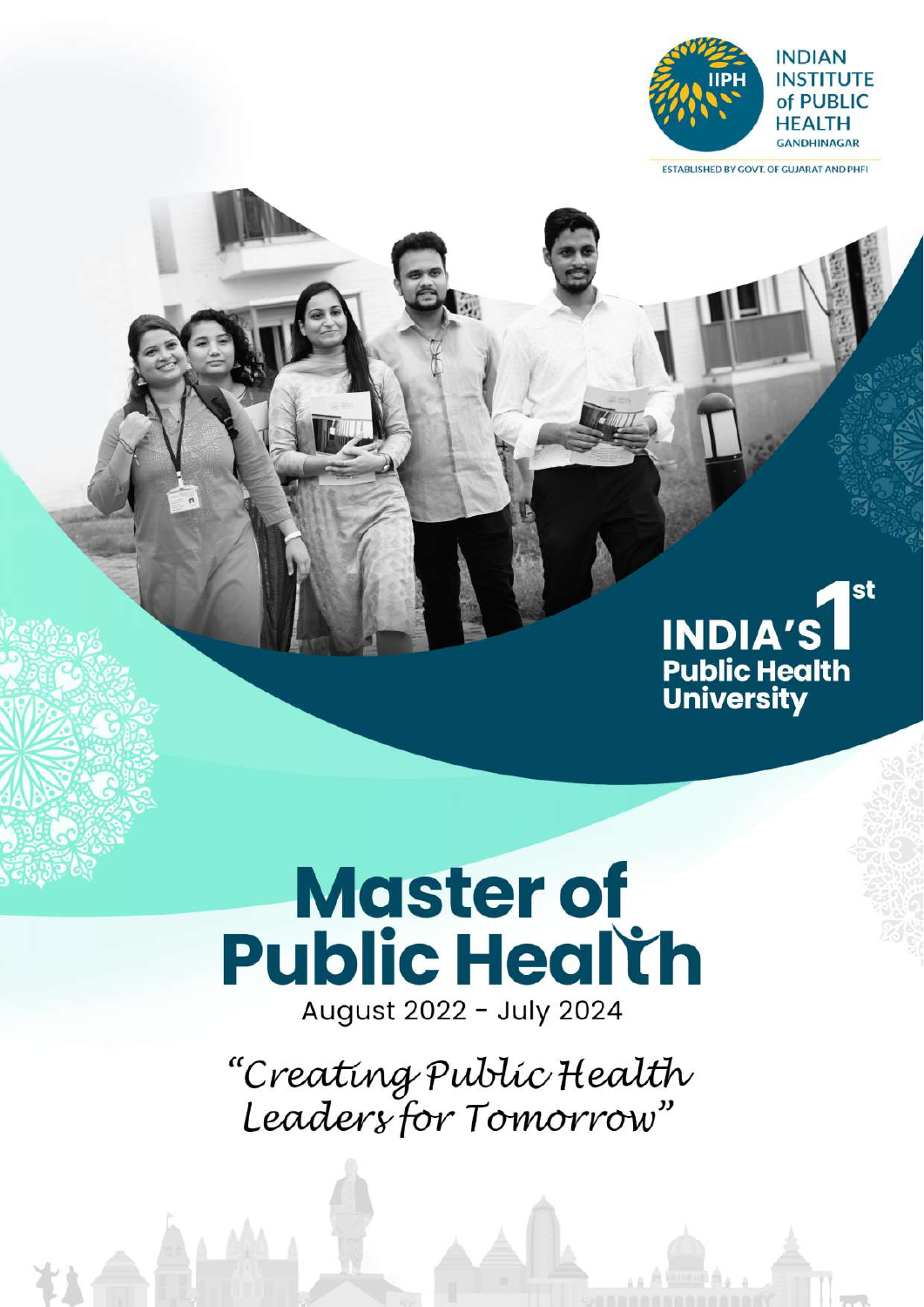## **Master of Public Health**

### **About Public Health**

The transition of diseases from communicable to non-communicable has been experienced in most parts of the world. Age-old problems of mother and child deaths, malnutrition, malaria and TB, despite noteworthy improvements, are still posing a challenge in many parts of the world, including in India. Simultaneously, lifestyle diseases like hypertension, diabetes, psychosis, and accidents are rapidly increasing, both in urban and rural areas. Added to this dual burden, are possible epidemics of emerging (Swine flu, Bird flu) and re-emerging infections (Plague, Cholera), creating enormous challenges to the health system, as we have seen through the COVID-19 pandemic. It has become evident that these challenges cannot be managed through curative services alone. Strengthening health systems by bringing together expertise from a range of disciplines - medicine, social sciences, management, engineering, information technology - is the need of the hour. Efficient management of health programmes and systems by specially qualified public health managers is the key to address these challenges. The recent pandemic has reinforced the need for well- trained public health professionals to strengthen public health systems.

Unfortunately, India has a dearth of manpower trained in public health. IIPHG, the first public health university of India, aims to train public health professionals from all over the world who would be relevant to the unique public health needs of India, and of other countries that face similar challenges.

### **Master of Public Health (MPH) Programme in IIPHG**

The MPH programme offered by IIPHG is a two-year, full time programme aimed at bridging the gap in public health manpower. It has been designed to help participants acquire skills to examine and respond to current and future public health challenges. The programme has a multi-disciplinary curriculum - public health management, epidemiology, biostatistics, demography, social behvavioural sciences in health, health promotion, health economics, health financing health policy. The programme is delivered using a variety of teaching/learning techniques, e.g; lectures, case discussions, practical exercises, lab work, field visits, seminars, journal clubs, group discussions, assignments, internships, and dissertation.

### **Faculty**

IIPHG has 18 full-time faculty members with medical, public health, pharmaceuticals, management, finance and social science backgrounds. All of them have advanced qualifications from reputed Indian and/or foreign universities. Additionally, a number of visiting/adjunct faculty from India abroad contribute to IIPHG's teaching programmes. Public health experts from governmental nongovernmental organisations are also invited to deliver sessions at IIPHG.

### **Career Prospects after MPH**

The MPH degree opens up avenues to a career in public health, so as to enable graduates to contribute to the improvement of health and welfare of populations. Potential employers include multilateral and bilateral organisations like World Health Organisation, UNICEF, various state/central government departments, national and international non-governmental organisations (NGOs), industry-supported (CSR) foundations, academic/research institutions, hospitals, health insurance companies, and allied health organisations. One can also opt for higher studies in public health in India or abroad. The placement cell at IIPHG facilitates students to find suitable placements.

### **Eligibility**

The course is open to candidates with a bachelor's degree in any discipline from a recognised university in India or abroad, with at least 50% marks. Public health being a multidisplinary area, students from diverse academic backgrounds e.g; medicine, dentistry, physiotherapy, AYUSH, nursing, other paramedical and veterinary sciences, management, natural sciences (including biology), social sciences and social work, engineering, law, commerce or accounting, communication, etc. can apply. Relevant work experience in health and development sector will be an advantage but is not mandatory.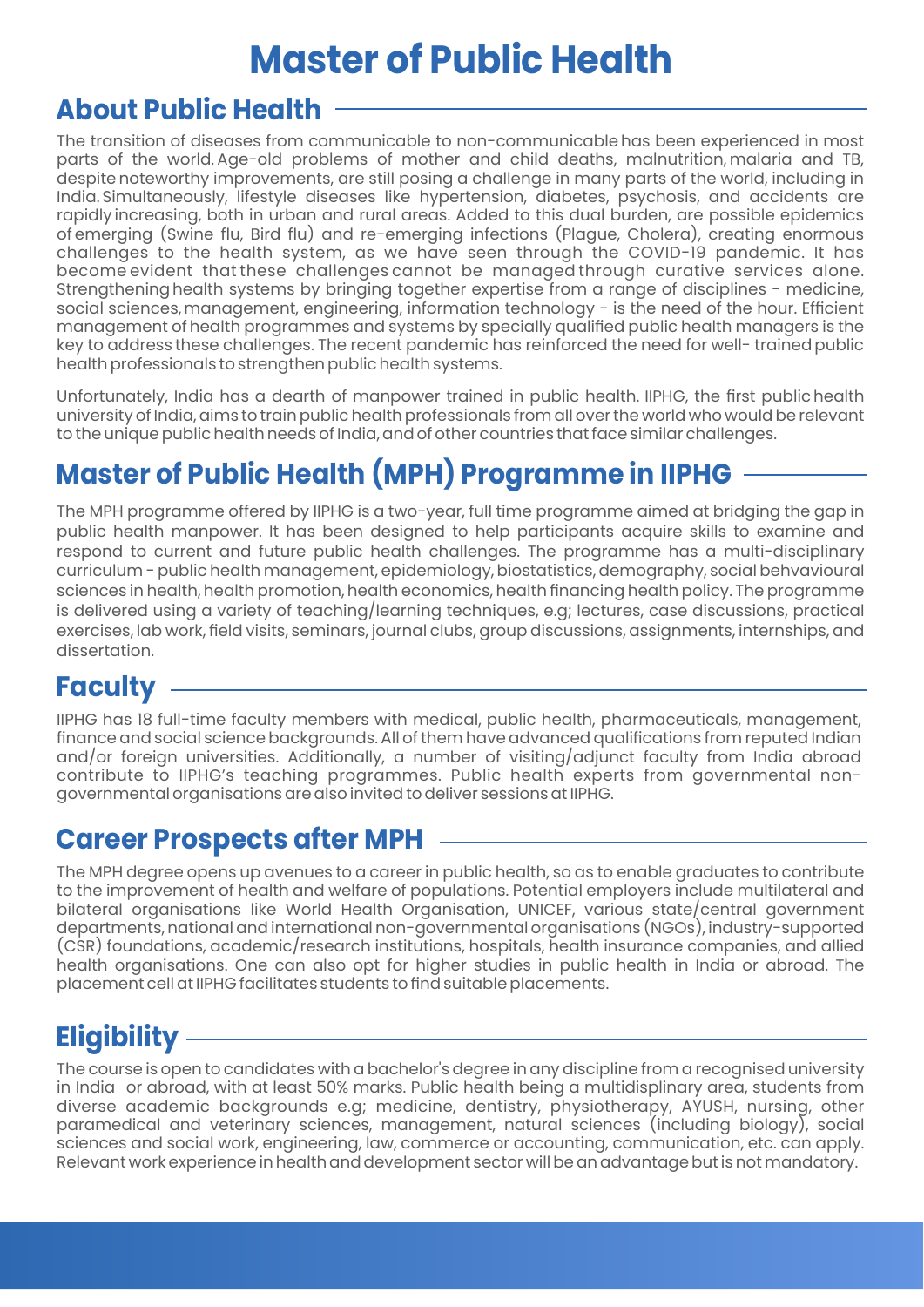## **Master of Public Health**

### **Admission Process**

Selection of applicants will be based on educational qualification, marks obtained in board/university exams, work experience, and performance in personal interview, essay writing, and group discussion.

#### **Programme Fees**

- Indian nationals
- (including Nepal & Bhutan)
- :Rs. 2,40,000 per annum

SAARC country students US\$ 5000 per annum International students US\$ 6,600 per annum.

(Fees does not Include cost of hostel and food, books, stationery, dissertation and convocation, etc.)

#### **Hostel fees**

Rs. 27,600 per semester (Mess fees separate). 140 single-occupancy, non-AC hostel rooms with attached toilet and balcony are available. Limited Hostel facility is available with separate hostel blocks for girls and boys.

#### **Scholarships**

Limited number of scholarships may be awarded to deserving and meritorious candidates, subject to availability of funds. Please visit PHFI/IIPHG website for more details on scholarships.

**Number of Seats: 90**  $\qquad \qquad$  **Last date of application: 31<sup>st</sup> May, 2022** 

#### **How to Apply**

Fill the application form online at www.iiphg.edu.in **(Preferred application mode)** 

**If unable to apply online**: Download the application form from the above website, fill it and e-mail the scanned copy to mph\_admission@iiphg.org or post/hand deliver to Assistant Registrar- (Academic Programmes) (detailed address at the end of the brochure).

Deposit Rs. 500 (US\$10 for International & SAARC candidates) as application fees through Demand Draft/ NEFT/RTGS (Bank details in application form)

Interested candidates may contact Assistant Registrar-(Academic Programmes) to visit the University and interact with faculty for more information.

### **MPH Programme Curriculum**

- **Introduction to Public Health**
- Social and Behavioural Sciences in Health
- Reproductive and Child Health
- Demography
- Health Management
- **Environmental & Occupational Health Biostatistics**
- **Epidemiology**
- **Public Health Nutrition**
- **Programme Management**
- Communicable & m.
- Non Communicable Diseases

#### **Unique Features of The MPH Programme**

- **I** Inter-disciplinary approach
- **I** Use of innovative pedagogy Competency driven curriculum
- **Focus on transformative learning**
- **Linkages with public health practice**
- **Exposure to workshops and Conferences**
- **Emphasis on problem solving, case based learning**

#### **Practical Linkages & Field Exposure**

- **Practical trainings in PH internship & dissertation**
- Field visits to Public Health Facilities, NGO & Health systems

#### Disease Surveillance

- Gender & Health
- **Research Methodology**
- **Health Economics**
- Health Policy and Health Systems
- **National Health Programmes**
- **Health Communication & Promotion**
- **Health Financing and Insurance**
- **Public Health Laws and Ethics in Research** Global Health

Debate

#### **Core Courses Electives Courses**

- Advanced Qualitative research
- **Inpact Evaluation**
- Systematic review and meta-analysis
- Health Technology Assessment
- Advance course in immunization
- **Laboratory Technologies**
- **Nutrition Programme Planning in India**
- **Advanced Biostatistics**
- **Hospital Management**
- Field Epidemiology
- Healthcare Leadership and Management
- **Professional And Personal Development**
- **Professional Development Workshop Public Health Students Conclave** Cultural Fest, Garba night **Sports Week** Cycling Excursion
	- **Photography Contest**